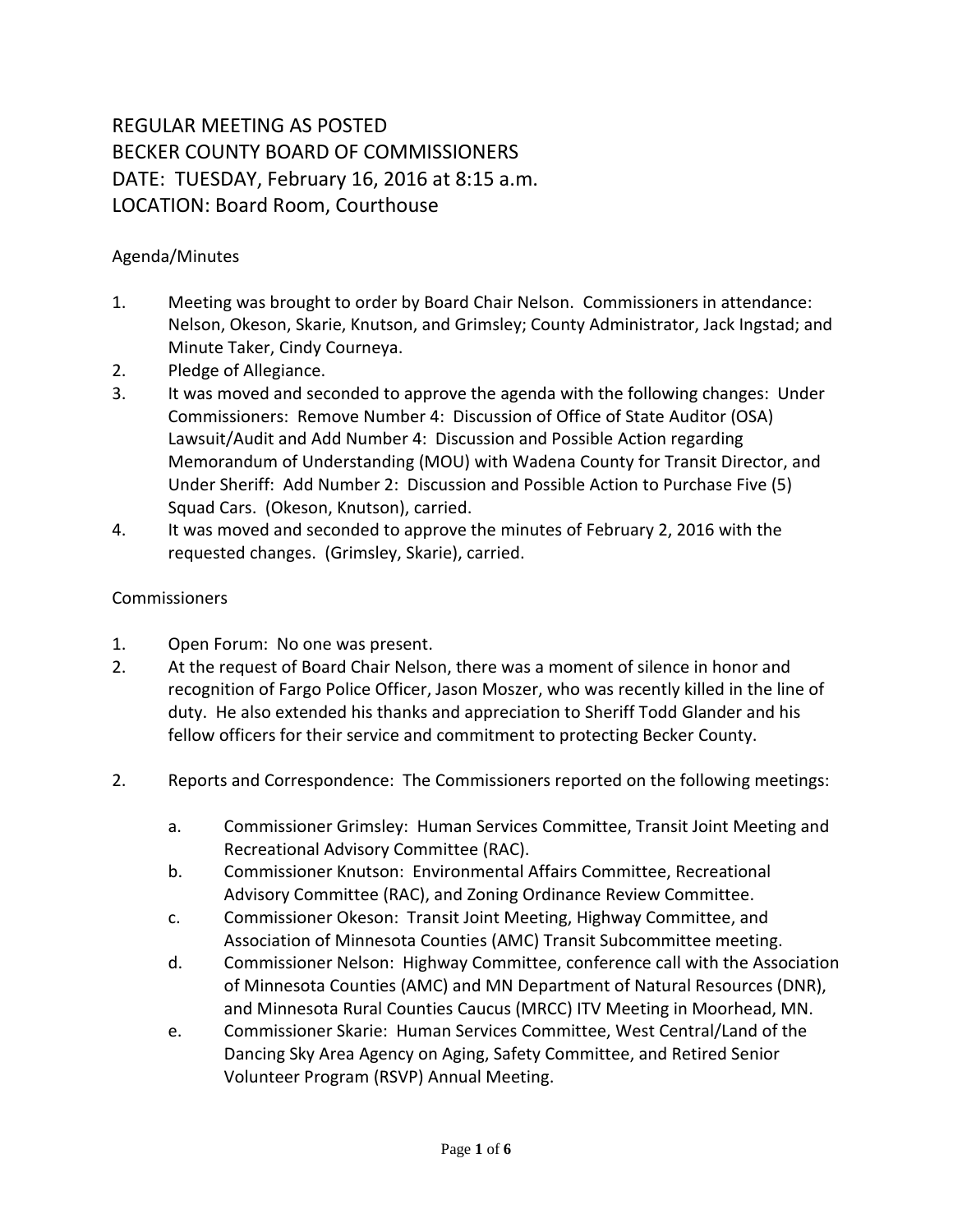- 3. Appointments:
	- a. It was moved and seconded to re-appoint Harry Johnston to the Becker County Board of Adjustments, to serve another three-year term as Member-at-Large. (Knutson, Nelson), carried.
	- b. It was moved and seconded to re-appoint Jim Kaiser to the Planning Commission, to serve another three-year term, representing District 5. (Nelson, Knutson), carried.
- 4. It was moved and seconded to enter into a Memorandum of Understanding (MOU) with Wadena County to share the position of Transit Director and for Wadena County Transit Director, Ryan Damlo, to fulfill that position, effective through April 1, 2016; and to authorize the Becker County Board Chair to sign the MOU, once it has been finalized by Becker County Attorney, Gretchen Thilmony. (Okeson, Grimsley), carried.

Finance Committee Minutes: Mary Hendrickson presented:

- 1. It was moved and seconded to approve the Regular Claims, Auditor's Warrants, and Over 90-Day Claims, as presented:
	- a. Auditor's Warrants (Tuesday Bills):
		- i. 02/02/2016 in the amount of \$163,571.57;
		- ii. 02/09/2016 in the amount of \$17,128.53;

For a total of \$180,700.10

- b. Over 90-Days:
	- i. Premier, in the amount of \$60.00 (invoice just received);
	- ii. Business Essentials, in the amount of \$104.94 (invoice lost in the mail);
	- iii. First Lab, in the amount of \$42.95 (invoice just received);
	- iv. Swanson's, in the amount of \$26.88 (balance of original invoice).

(Knutson, Skarie), carried.

- 2. It was moved and seconded to approve the request to hire U.S. Records Midwest, LLC, Elk River, MN to restore Marriage Record Books, at a cost of \$4,361.00, and with Recorder Enhancement funds used. (Knutson, Okeson), carried.
- 3. It was moved and seconded to approve the purchase request from Information Technology (IT) for the following:
	- a) Forty (40) Desktop Computers for Human Services, off of State bid at \$652.00 each, for a total cost of \$25,680.00;
	- b) Seven (7) Tablet Computers for Human Services, off of State bid at \$1,163.08 each, for a total cost of \$8,141.56;
	- c) Three (3) Desktop Scanners for Caseworks Conversion, at the low bid of \$858.99 each, for a total cost of \$2,576.97. (Skarie, Knutson), carried. It was confirmed that the next lowest bid was from Toshiba at \$960.00 each through Amazon.com.

(Skarie, Knutson), carried.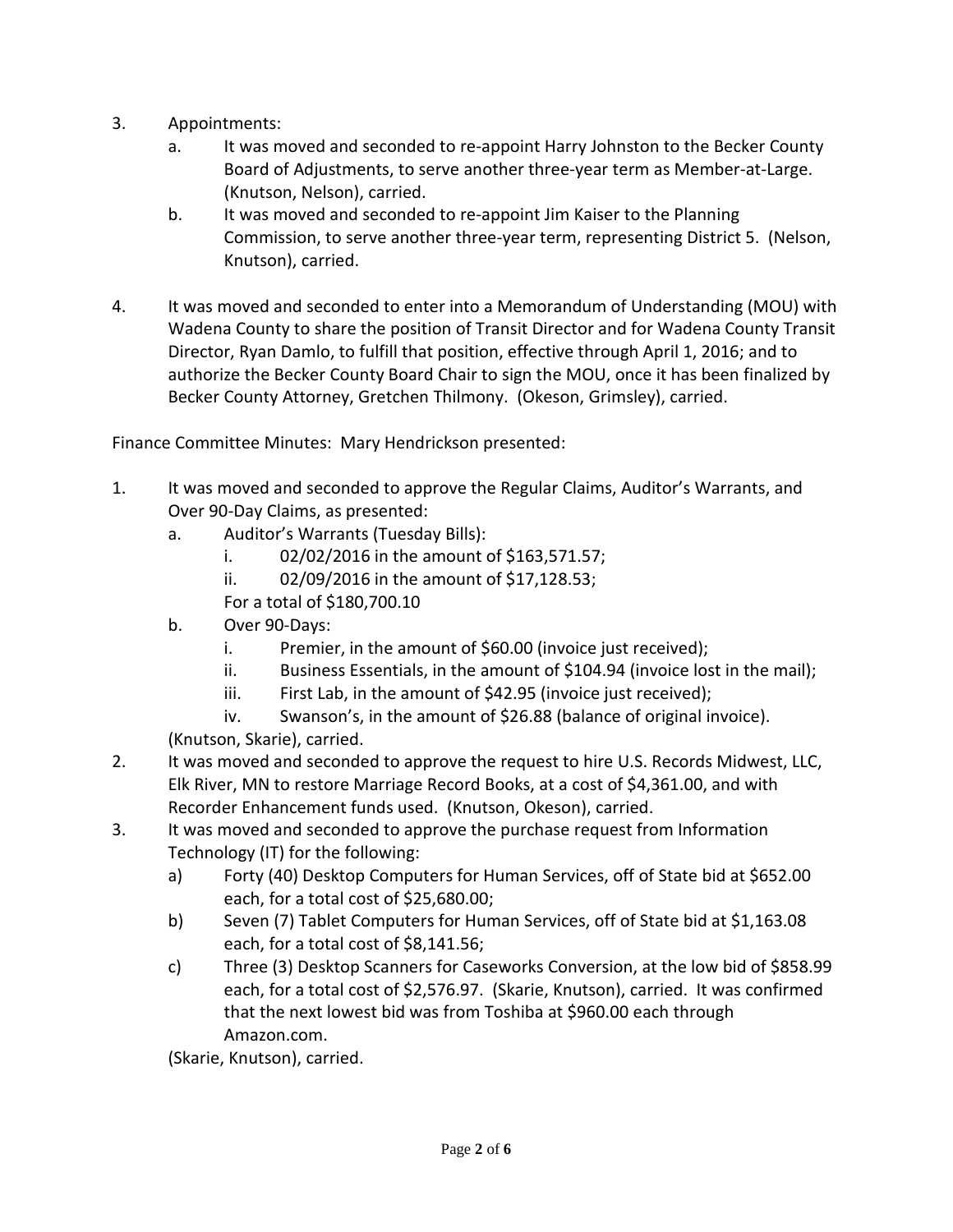Auditor-Treasurer: Mary Hendrickson presented:

- 1. Licenses and Permits:
	- a. It was moved and seconded to approve the Wine/Strong Beer License Renewal for Cedar Crest Resort – Fred W. Brower – Maple Grove Township. (Knutson, Okeson), carried.
	- b. It was moved and seconded to approve the 3.2 Combination On/Off License Renewals for:
		- i. Cedar Crest Resort Fred W. Brower Maple Grove Township;
		- ii. Richard Bartelt Four Corners Erie Township.

(Skarie, Okeson), carried.

- c. It was moved and seconded to approve the On-Sale (Includes Sunday Sales) Liquor License Renewal for Hotel Shoreham of Detroit Lakes, Inc. – Lakeview Township (Okeson, Knutson), carried.
- d. It was moved and seconded to approve the Off-Sale Liquor License Renewal for Lakes Corner Liquor, LLC – Aaron Aslesen – Erie Township. (Knutson, Okeson), carried.
- e. It was moved and seconded to approve the Tobacco License Renewal for Osage Bait and Tackle – Peggy Branstrom – Osage Township. (Knutson, Skarie), carried.
- 2. It was moved and seconded to approve Resolution 02-16-2A, to approve the application for Re-purchase of Tax Forfeited Lands for Julie Beimert, Parcel Number: 50.0192.000, as outlined in said resolution. (Grimsley, Okeson), carried.
- 3. It was moved and seconded to approve Resolution 02-16-2B, to approve the Alternate Four-Year Installment Plan for Re-purchase of Tax Forfeited Lands for Midwest Moteliers, Inc., Parcel Number: 49.0107.502, as outlined in said resolution. (Grimsley, Knutson), carried.

Highway: Jim Olson presented:

- 1. It was moved and seconded to approve the Dual Language Signage request from the White Earth Tribal Council, for lake signs on County Roads in Becker County for eight (8) lakes as designated by County Highway Engineer, Jim Olson, noting that this also includes Elbow Lake Village, and to also approve his list of recommendations, as presented. (Okeson, Knutson), carried. It is noted that the lakes included are the following: Round Lake, Elbow Lake, Net Lake, Buffalo River, Ice Cracking Lake, Green Water Lake, White Earth Lake, Little Bemidji Lake, and also Elbow Lake Village, as stated.
- 2. It was moved and seconded to approve Resolution 02-16-2C, as presented, to hereby accept the completion of Reclaiming, Milling, Aggregate Base, Bituminous Surfacing and Aggregate Shouldering by Tri-City Paving, Inc., of Little Falls, MN, for Projects SAP 003- 633-004 and SAP 003-647-010; and to authorize final payment in the amount of \$62,249.74, to be prepared and processed by the Highway Department. (Okeson, Knutson), carried.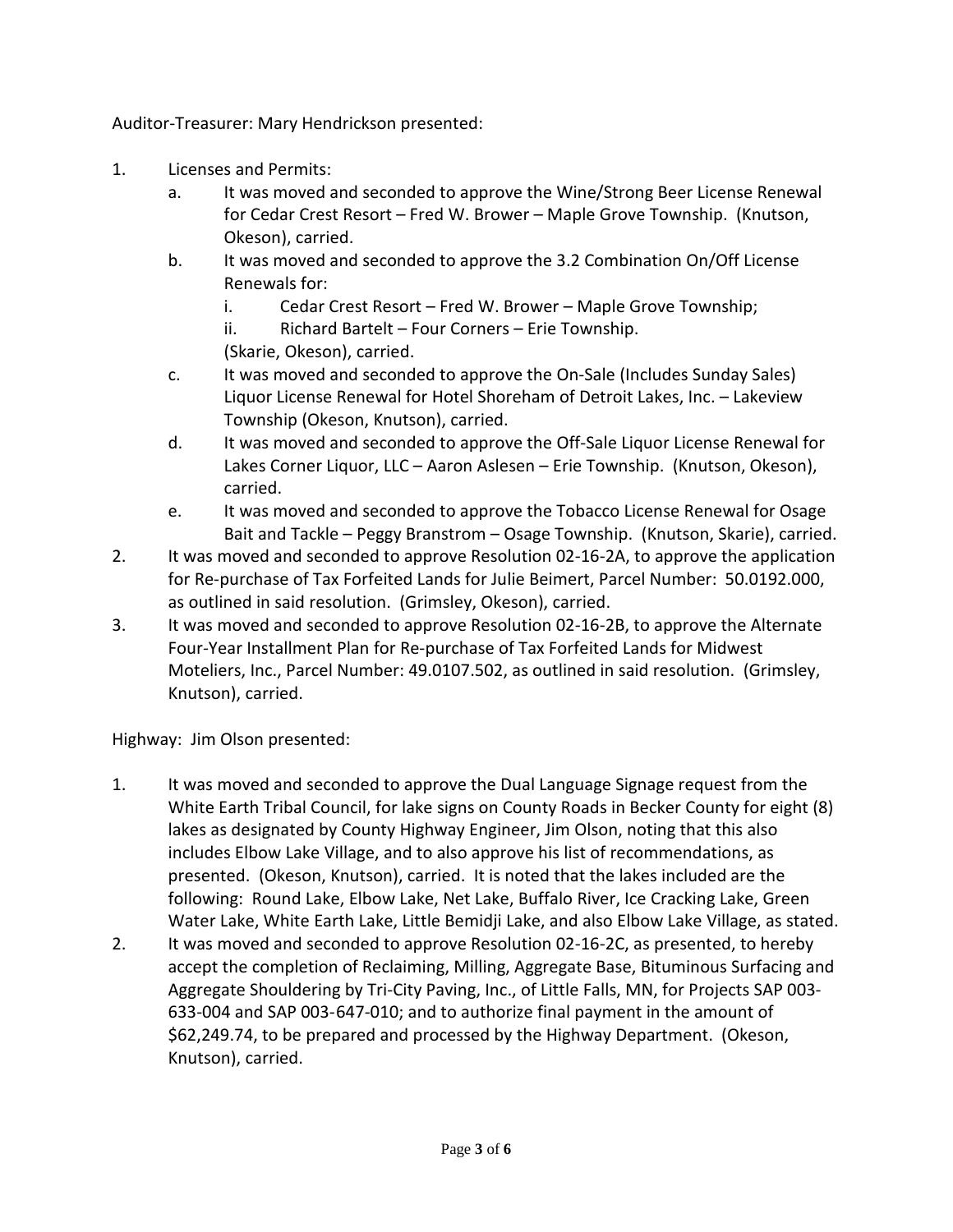Greater MN Gas, Inc. – Greg Palmer, President and CEO, and Nikki Kupser, Manager of Marketing presented:

1. Mr. Palmer presented an overview on Greater Minnesota Gas, Inc., and provided an update on natural gas expansion for 2016 in Becker County, along with contact information.

Human Services: John Dinsmore presented:

- 1. It was moved and seconded to approve the Department of Human Services IV-D Child Support Cooperative Agreement with Becker County Human Services, County Sheriff and County Attorney, effective January 1, 2016 through December 31, 2017. (Grimsley, Skarie), carried.
- 2. It was moved and seconded to approve the Next Chapter Technology Agreement for Electronic Document Management System (EDMS) for Child Support (Caseworks) Units, as presented; to incur the associated costs, with an out-of-pocket cost to Becker County after federal reimbursement at \$47,833.00 for 2016 and \$6,518.00 for 2017; and with it noted that this is for professional services that work with State programs and no other companies have the same platform and/or access to the State programs. (Grimsley, Skarie), carried. County Attorney, Gretchen Thilmony has reviewed the agreement and noted no changes to the agreement.
- 3. It was moved and seconded to accept the MN Department of Human Services CY 2016 Adult Mental Health Grant, as presented, for Community Support Services Program (CSP), in the amount of \$96,809.00. (Grimsley, Skarie), carried.
- 4. It was moved and seconded to accept the MN Department of Human Services CY 2016 Adult and Children's Crisis Response Services Grant for Becker County and the White Earth Nation, as presented, in the amount of \$370,000.00. (Grimsley, Skarie), carried.
- 5. It was moved and seconded to accept the MN Department of Human Services Children's Mental Health Respite Care Services Grant Award, as presented, effective January 1, 2016 through December 31, 2016, in the amount of \$30,000.00. (Skarie, Grimsley), carried.
- 6. It was moved and seconded to approve the training request for the two new child protection assessment and investigative workers, Ashlee Grussing and Nicole Akason, to attend the Corner House Basic Forensic Interview Training on March 14-18, 2016 in Minneapolis, MN at a cost of \$2,258.50. (Skarie, Grimsley), carried.
- 7. It was moved and seconded to approve the training request for employee, Kristina Senn, to attend the required NFP training, Dyadic Assessment of Naturalistic Caregiver-Child Experiences (D.A.N.C.E.) training on June 27-29, 2016 in Maplewood, MN, at a cost of \$1,400.00. (Skarie, Grimsley), carried.
- 8. It was moved and seconded to approve the training request for employee, Stephanie Sprafka, to attend the Lactation Counselor Training on April 11-15, 2016 in Bemidji, MN, at a total cost of up to \$1,400.00, with 4 nights of lodging rather than 5, as discussed. (Skarie, Nelson), carried.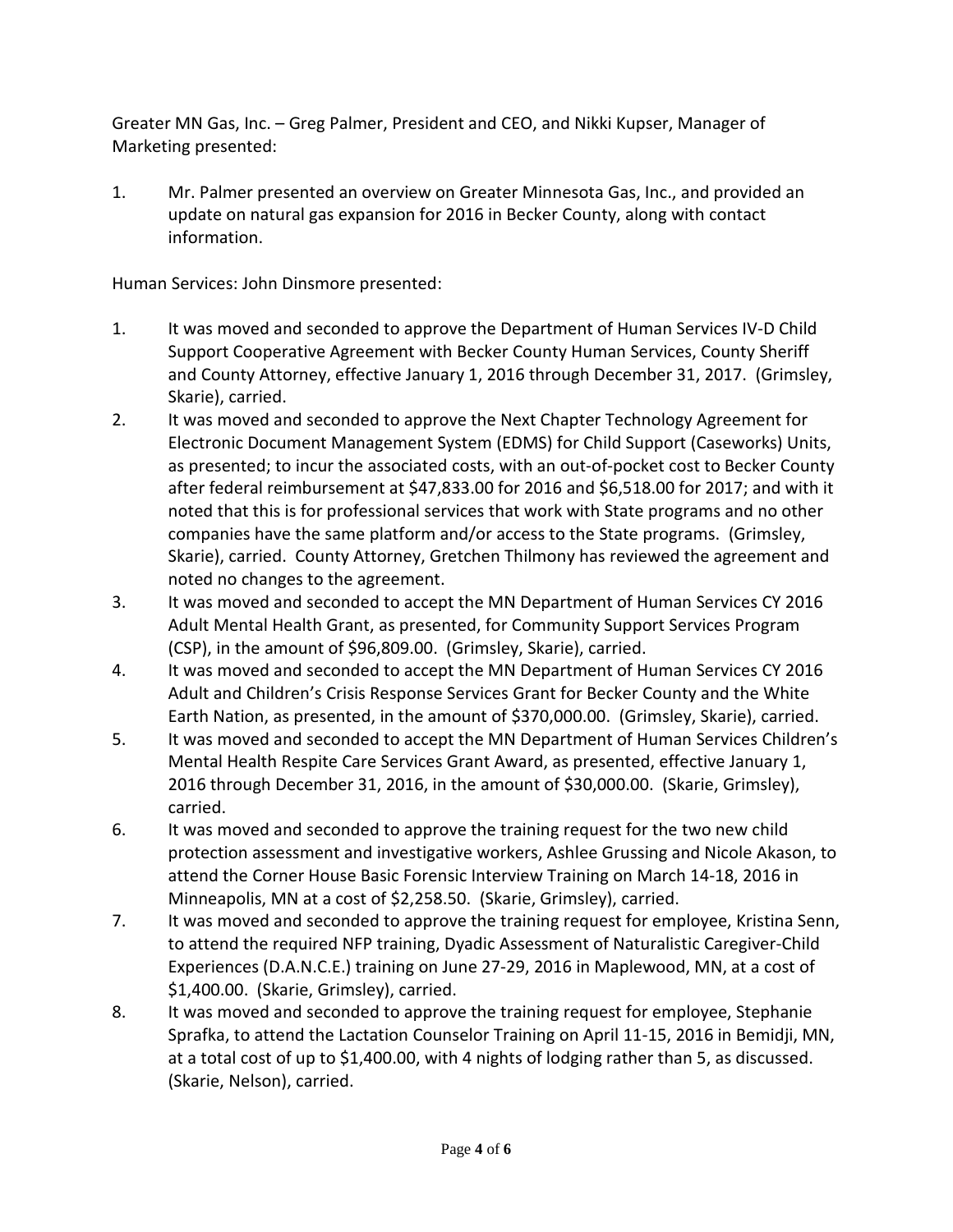- 9. It was moved and seconded to approve the out-of-state travel and training request for employee, Kristina Senn, to attend the Nurse Family Partnership Unit 2 Education Training on April 4-8, 2016 in Denver, Colorado, at an estimated cost of \$1,112.16. (Grimsley, Skarie), carried. It was noted that this training is required as part of the Nurse Family Partnership Program and is funded by MIECHV (Maternal Infant Early Childhood Home Visiting).
- 10. It was moved and seconded to approve the purchase of nine (9) office chairs, as presented, and to accept the low quote of \$3,240.00 from Reardon's in Moorhead, MN, with it noted that two quotes were received. (Grimsley, Skarie), carried.
- 11. It was moved and seconded to approve the Human Services Claims for Human Services, Community Health, and Transit, as presented. (Skarie, Okeson), carried.

Sheriff: Sheriff Todd Glander and Shane Richard presented:

- 1. It was moved and seconded to approve the request to purchase five (5) X2 Tasers with Holsters and Battery Packs from TASER International of Scottsdale, Arizona, at a cost of \$5,817.82. (Knutson, Okeson), carried. It was noted that the purchase is in the budget and that TASER International is the only company that makes this type of controlled electronic device.
- 2. It was moved and seconded to reconsider the action taken at the November 17, 2015 Becker County Board of Commissioner's meeting for the purchase of five (5) squad cars. (Okeson, Knutson), carried.
- 3. It was moved and seconded to approve the purchase of five (5) squad cars off State bid, in the amount of \$137,524.75. (Knutson, Okeson), carried.

State of MN Joint Powers Agreements: County Attorney, Gretchen Thilmony, and Sheriff Todd Glander presented:

- 1. It was moved and seconded to approve Resolution 02-16-2D, as presented, to approve the State of Minnesota Joint Powers Agreement Extension between the Department of Public Safety, Bureau of Criminal Apprehension and the County of Becker, on behalf of the Becker County Attorney and Sheriff. (Grimsley, Knutson), carried.
- 2. It was moved and seconded to approve to add to the agenda, the Request to approve the State of Minnesota Joint Powers Agreement with the County of Becker on behalf of Human Services: Resolution 02-16-2E. (Grimsley, Knutson), carried.
- 3. It was moved and seconded to approve Resolution 02-16-2E, as presented, to approve the State of Minnesota Joint Powers Agreement Extension between the Department of Public Safety, Bureau of Criminal Apprehension and the County of Becker, on behalf of Becker County Human Services. (Skarie, Okeson), carried.